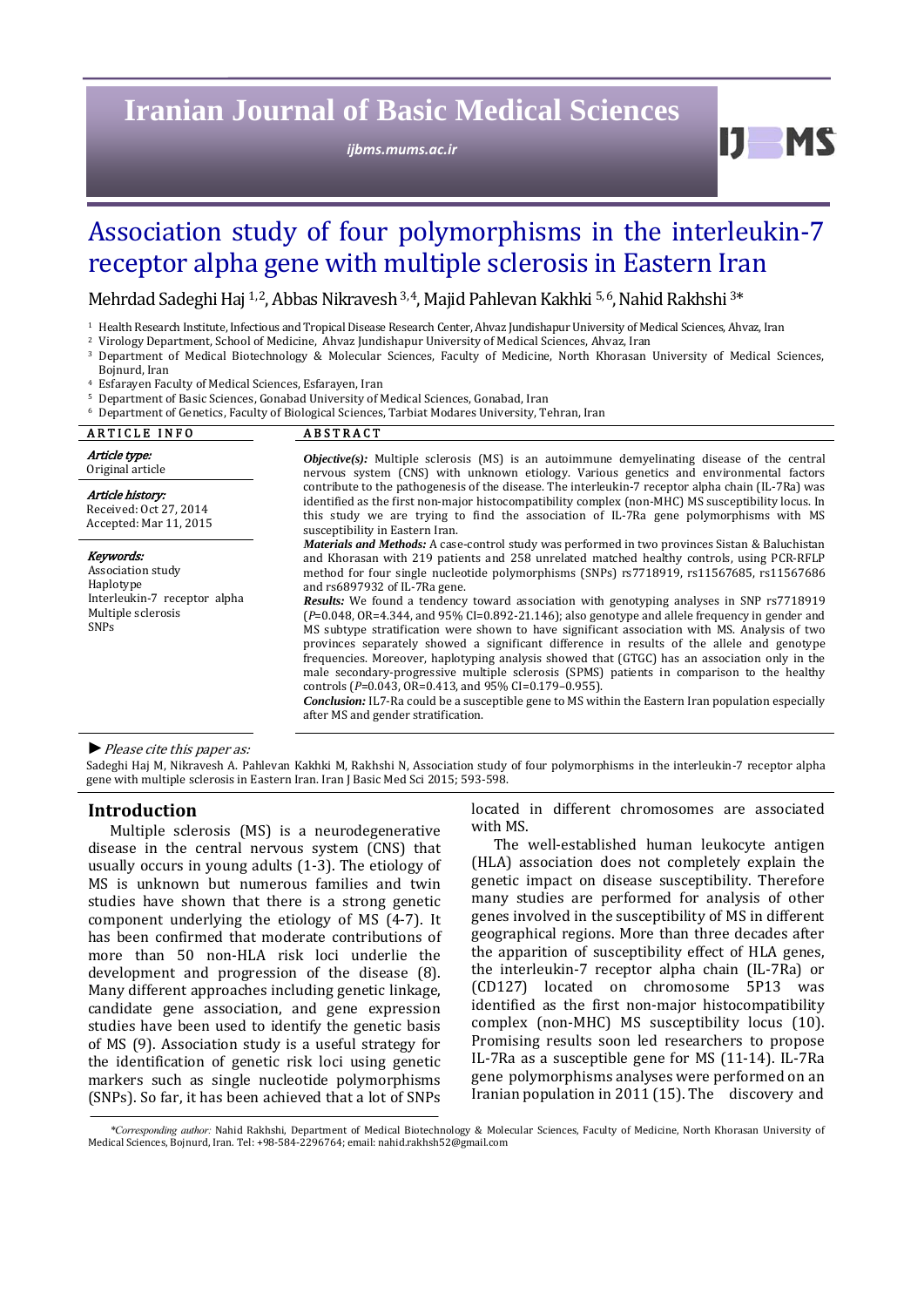validation of genetic risk factors in more ethnic populations may help toward the understanding of MS pathogenesis by providing valuable information on biological pathways that needs to be investigated. Most of the MS risks SNPs are involved in T cell homeostasis and differentiation (3).

IL-7Ra gene has crucial roles in some processes in the immune system such as development, maturation, and homeostasis of  $T$  and  $B$  cells (16). This gene is influential in VDI recombination during lymphocyte development, and also regulates the access of signal transducers and activators of transcription  $5$  (STAT5) to the T cell receptor gamma (TCR  $\gamma$ ) locus (17). Also the potential causative role of this gene in MS has been revealed in some functional studies (18). We analyzed four SNPs in IL-7Ra gene which have been confirmed as risk factors for susceptibility to MS mainly in European and Western countries  $(13, 19, 20)$ . The frequency of susceptible allele might be different between population based on their genetics background (10, 21, 22). One of the most interesting risk SNPs identified was rs6897932, located in IL-7Ra, also known as CD127, which is involved in homeostasis and longevity of T lymphocytes (23). Because autoreactive T cells are thought to play an important role in MS, a genetic variation within this important survival factor can be important for the disease (24).

The SNP rs6897932 affects alternative splicing of exon 6, leading to the increase of exon 6 skipping, and finally the increase in production of soluble form of IL-7Ra for individuals carrying the risk allele (25). Three other SNPs located in promoter region are rs7718919, rs11567685, and rs11567686 that might influence the expression of IL-7R $\alpha$ .

Here we hypothesized that these four SNPs may have important effects in susceptibility to MS in Eastern Iran. This area bordered by Turkmenistan in the North, Pakistan and Afghanistan in the East and the Oman Sea in the South has a specific environment and genetic background which likely varies from other Iranian ethnic groups as we saw in β‐thalassemia mutation spectrum of this region and newly reported epidemiological study of MS in Iranian population (26, 27). We investigated this hypothesis by allelic, genotypic, and haplotypic analysis of these four risk SNPs. We did not find any strong association in total MS patients except a tendency toward association in genotyping analyses in SNP  $rs7718919$  ( $P=0.048$ ); although in gender and MS subtype stratification, we found some genotypes that were significantly associated with MS; interestingly in total male patients of SNP rs7718919, *P*-value was 0.031, OR=0.951, and 95% CI=0.898-1.007. Also analyses of two provinces separately showed different results which interestingly were different from previous results that were reported in the patients of capital of Iran, Tehran. We think that these information warrant further investigation of these SNPs in other ethnic groups and populations.

# **Materials and Methods**

## *MS patients and control subjects*

During 2 years  $(2010 \text{ to } 2012)$  we conducted this study on 477 individuals from Eastern Iran with Mean±SD age of 30.39±0.54 consisting of 219 patients and 258 age and gender matched controls. The patients were diagnosed by neurologist according to diagnostic criteria that described by McDonald *et al* (28). This group has at least one episode of MS such as optic neuritis, sensory sings, and weakness. All patients and healthy controls were from Sistan & Baluchistan (S&B) and Khorasan (KH) provinces of Iran and informed consent was obtained from all of them before blood sampling. This work was approved by the Ethics Committee of University of Zabol.

# *DNA extraction and genotyping*

Peripheral blood samples (5 ml) were collected in EDTA tubes and DNA was extracted from whole blood using boiling method. Quantity and quality controls were performed by spectrophotometer and visualized by electrophoresis on 1% agarose gel. The DNA samples which have proper characteristics were stored in  $-20$  °C for future analysis. Genotyping was performed via polymerase chain reaction (PCR) with subsequent restriction fragment length polymorphism (RFLP) analysis. To determine the genotype of sample, approximately 100 ng of genomic DNA was amplified using recombinant Taq polymerase (Cinnagen, Iran) and 100 nmol/l of promoter SNPs forward:

(5'- GGCATTCAGGTTTGGGGGAGTC -3') and reverse:

(5'- AAGGACATGAAGAGACAGAGCC -3') and also exon 6 SNP forward:

(5'‐ CCAGGGGAGATGGATCCTATCTTACGAA‐ 3') and reverse: 

(5'‐GATAGATACCGATACTGGGCAC‐3'). All of primers were designed by CLC Main Work bench software (Version 5) and checked with BLAST software in NCBI. The primer SNPs amplified a fragment with 1186 bp. length from genomic DNA in which cover of promoter SNPs. Promoter SNPs amplification was performed in a 25 µl reaction volume and PCR condition was initial denaturation at 94oC/ 5 min, followed by 35 cycles at 94 °C for 30 sec, 66 °C for 30 sec, and 72 °C for 60 sec. Termination of cycle sequencing was performed at 72 °C for 5 min as final extension. The mismatch primer SNP amplified a fragment with 217 bp in size. SNP rs6897932 PCR was performed under condition of an initial denaturation at  $94 °C/ 5$  min, followed by 35 cycles at 94 °C for 30 sec, 62 °C for 30 sec, 72 °C for 30 sec, and final extension at 72 °C/5 min. DNA genotyping for SNP  $rs6897932$  was performed by a designed mismatch PCR-RFLP method, using a forward mismatch primer to create a new HinfI (Takara Bio Inc,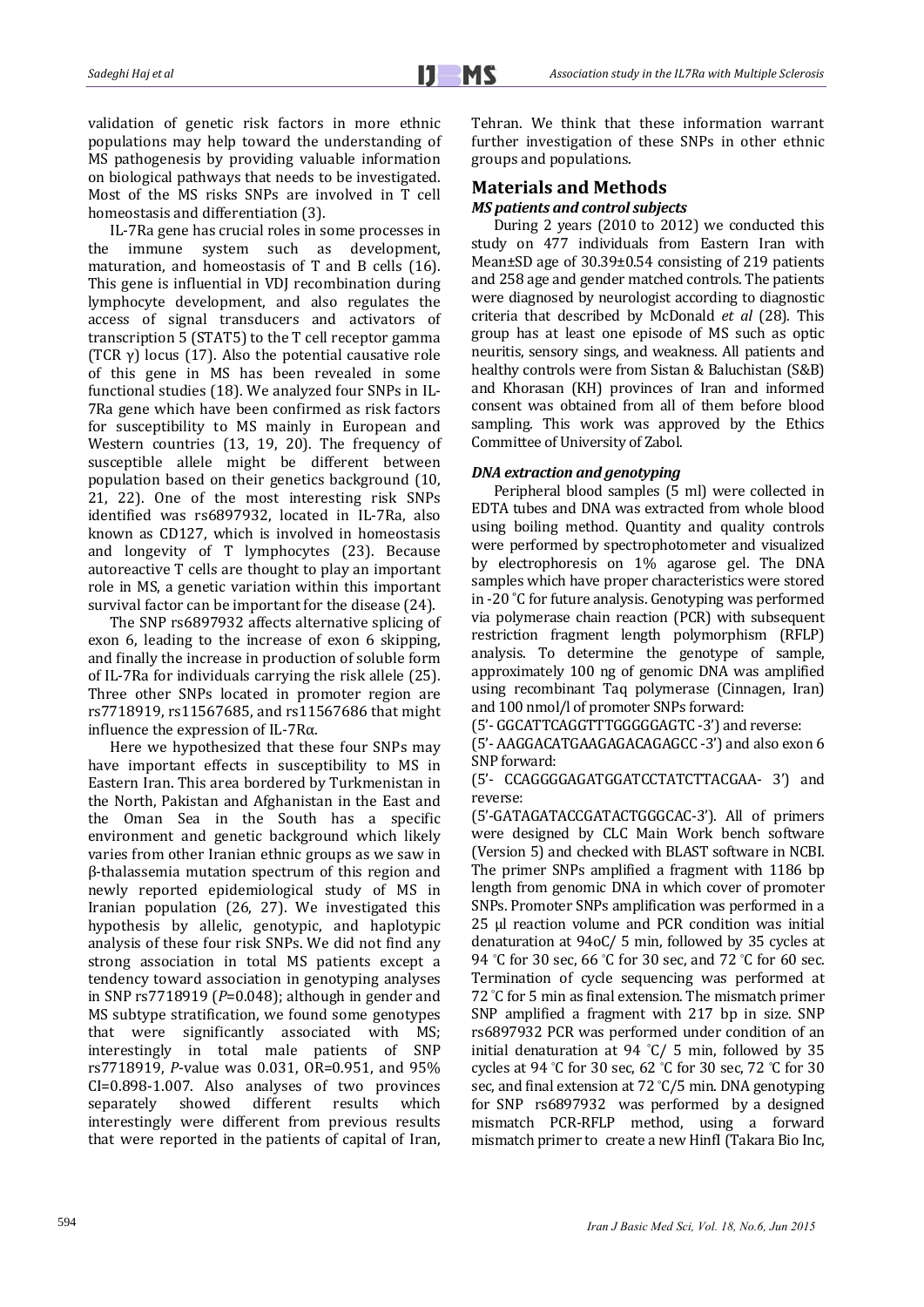

Japan) restriction site in the mutant allele site for overnight and then was subjected to electrophoresis on 12% polyacrylamide gel. The purified PCR products were digested for SNPs rs7718919 and rs11567686 using HphI enzyme (Fermentas, Cinnagene, Iran) and SNP rs11567685 was genotyped using PstI enzyme (Takara Bio Inc., Japan) for overnight and subjected to electrophoresis on 1% agarose gel.

#### *Statistical analysis*

The frequency of alleles and genotypes for case and control groups were identified and the association analysis of 4 SNPs with MS was performed using Chi-square test and Fisher's exact test. Hardy-Weinberg equilibrium (HWE) was used to check allelic equilibrium between samples. Odd`s ratio (OR) and 95% interval confidence (CI) were applied to estimate the contribution of the risk factors. All statistical analyses were performed using SPSS version 19 and frequencies of haplotypes (Hap) were estimated using the PHASE software (V. 2.1, USA). The conventional *P*-value of  $\leq 0.05$ was considered as overall significant level.

### **Results**

The characteristics of the MS patients and healthy controls are presented in Table 1 and the genotypic analysis of total MS patients versus healthy controls is given in Table 2.

#### *Allele and genotype frequency for the four SNPs of IL7Ra gene in stratification Based on subtype*

Significant association was gained while the subtype stratification was applied on genotype level: relapsingremitting (RRMS) in SNP  $rs7718919$  ( $P=0.03$ ) and for secondary-progressive multiple sclerosis (SPMS) in SNP rs11567685 ( $P=0.009$ ). Also allelic frequency of rs11567685 SNP showed a significant association for SP MS patients (*P*=0.032, OR= 0.474, and 95% CI= 0.236- $0.949$ ) (data is not shown).

#### *Based on gender*

Allelic frequency of SNP rs7718919 in the males which are affected by MS showed a significant association to disease  $(P=0.000, \text{ OR}=.0.030, \text{ and } 95\%$  $CI = 0.009 - 0.099$ . Also genotype frequency of different subtypes was applied in this SNP for males; RRMS and SPMS showed a significant association with the disease ( $P=0.026$ , OR=0.947, and 95% CI=0.879-1.021 and *P*=0.005, OR=0.917, and 95% CI=0.773-1.087), respectively. Interestingly, genotyping of SNP rs6897932 in SP MS of the male group demonstrated a significant statistical difference between cases and Allelic analysis in the female group showed significant results for SP MS in SNP rs11567685 (P=0.040; OR=0.419, 95% CI=0.179-0.978) also this association was gained in the genotypic level of RR MS patients in the case of SNP

Table 1. Demographic characteristics of patients and controls

| Individual        | <b>MS</b>             | <b>HCs</b>             |  |  |
|-------------------|-----------------------|------------------------|--|--|
| $(n=477)$         | $(n=219)$             | $(n=256)$              |  |  |
| Mean±SDE age      | $31.77 \pm 0.863$     | $29.40 \pm 0.687$      |  |  |
| Male              | 65 (35.48± 1.750)     | $97(28.82 \pm 1.213)$  |  |  |
| Females           | 153 (30.20±0.941)     | $159(29.54 \pm 0.826)$ |  |  |
| RR/SP/PP          | 154/38/25             |                        |  |  |
| S&B Males         | 34 (34.52±2.135)      | 54 (27.95±1.528)       |  |  |
| S&B Females       | $78(29.51 \pm 1.101)$ | 76 (27.51±0.953)       |  |  |
| <b>KH Males</b>   | 31                    | 43                     |  |  |
| <b>KH</b> Females | 76                    | 83                     |  |  |

HCs, Healthy controls; RR, relapsing-remitting; SP, secondary progressive; PP, primary progressive; S&B= Sistan &Baluchistan, KH= Khorasan 

rs11567685 (*P*=0.048; OR=0.369, 95% CI= 0.133‐1.027) (data is not shown). Controls  $(P=0.004, 0R=0.917,$  and  $95\%$ CI=0.773-1.087) but not in the females (data is not shown) 

#### *Based on province*

We stratified the dataset by province so as to evaluate any difference in the results. The significant results are presented in Table 3.

#### *Haplotype analysis*

The results of total MS patients revealed that Hap GTGC is associated with MS susceptibility in the male SPMS patients (P=0.043, OR=0.413, and 95% CI=0.179– 0.955), but in the total patients we did not yield significant association of any other Hap (results are not shown). 

#### **Discussion**

In this study, we found that rs7718919 located in the promoter region of IL-7Ra gene was slightly associated with total  $(P=0.048)$  and also with male  $(P= 0.031)$  MS patients that were not previously reported in Iranian (15) and Australian population (29). However they showed that the presence of minor T allele in rs7718919 SNP's potential to facilitate the binding of different transcription factors, including nuclear factor to gene promoter in T cells in silico (29). When gender, subtype, and residence stratification were applied, SNP rs11567686 and SNP rs11567685 which are located respectively in 449 bp and 504 bp distances from start codon on the promoter of IL7Ra gene showed positive association with MS which has already been reported. The studies clarified that 3 SNPs in promoter region of IL-7Ra gene can influence the expression of this gene  $(25)$ . The association of the high risk T allele of rs11567685 with MS has been reported by two previous studies (21, 13), but such linkage failed to be confirmed by a third one  $(7)$ ; however, the functional effects of these SNPs need to be further investigated.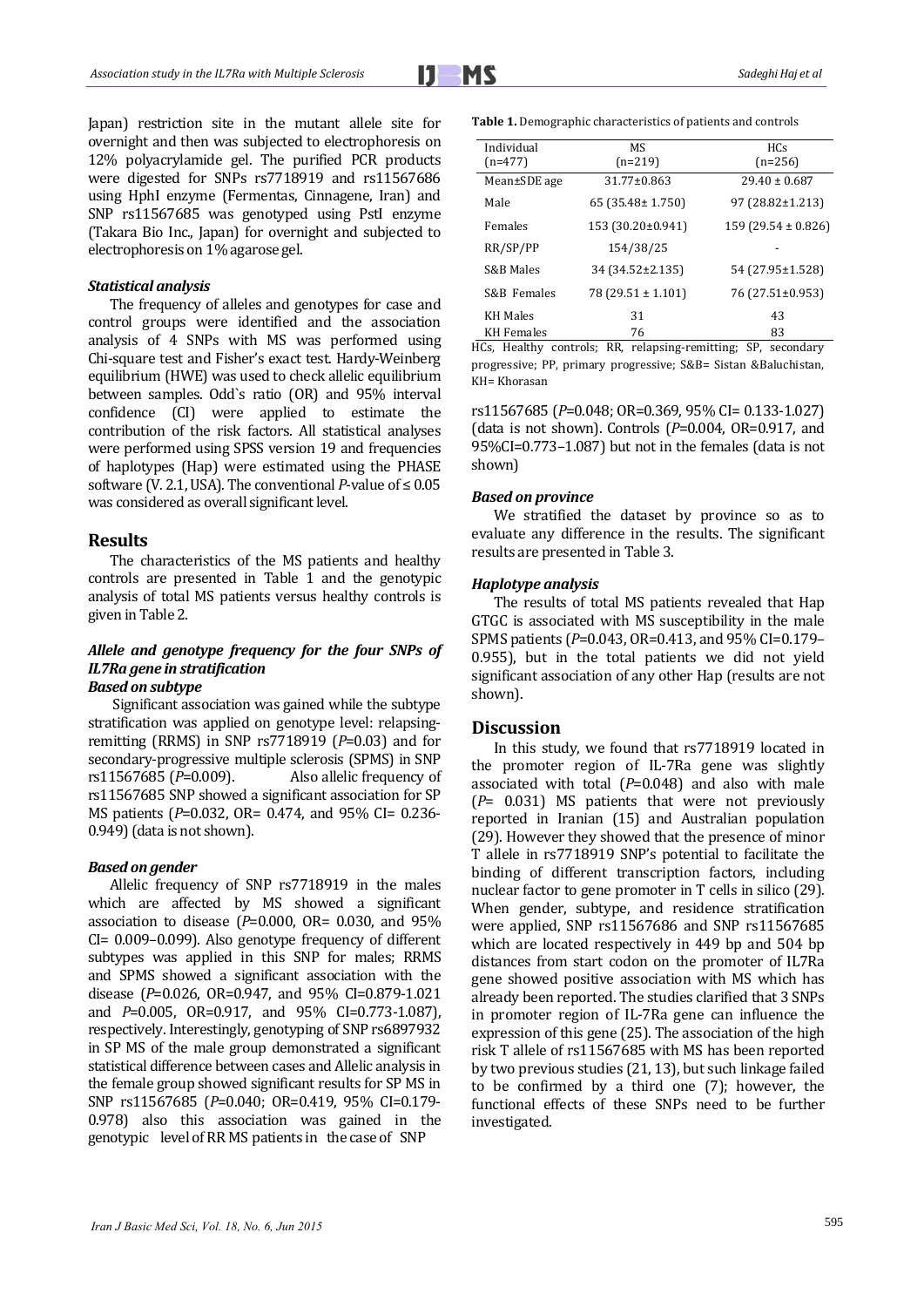Table 2. Allele and genotype frequencies of IL7Ra SNPs in MS patients versus healthy controls. Threshold of significance was considered in *P*≤0.05 Significant values are indicated in bold letters

| SNP/Risk allele |           | <b>MS</b><br>n (%) | HC<br>n(%)     |                    | MS vs. HCs<br>$P$ -values | Odd's Ratio<br>(95% CI)     |
|-----------------|-----------|--------------------|----------------|--------------------|---------------------------|-----------------------------|
| rs7718919/G     | GG        | 187 (92.6%)        | 225 (92.2%)    | $(GG+GT)$ vs. $TT$ | 0.048                     | 4.344<br>$(0.892 - 21.146)$ |
|                 | GT        | $8(4.0\%)$         | 17 (7.0%)      |                    |                           |                             |
|                 | <b>TT</b> | $7(3.5\%)$         | $2(0.8\%)$     |                    |                           |                             |
|                 | G         | 191 (94.55%)       | 233.5 (95.70%) | G vs. T            | 0.575                     | 0.781<br>$(0.328 - 1.858)$  |
|                 | T         | 11 (5.45%)         | 10.5 (4.30%)   |                    |                           |                             |
| rs11567685/T    | <b>TT</b> | 120 (54.8%)        | 143 (55.4%)    | $(TT+TC)$ vs. $CC$ | 0.427                     | 0.780<br>$(0.423 - 1.440)$  |
|                 | TC        | 80 (36.5%)         | 87 (33.7%)     |                    |                           |                             |
|                 | CC        | 19 (8.7%)          | 28 (10.9%)     |                    |                           |                             |
|                 | T         | 160 (73.06%)       | 186.5 (72.29%) | T vs. C            | 0.850                     | 1.040<br>$(0.694 - 1.558)$  |
|                 | C         | 59 (26.94%)        | 71.5 (27.71%)  |                    |                           |                             |
| rs11567686/A    | AA        | 54 (26.7%)         | 84 (34.4%)     | $(AA+AG)$ vs. $GG$ | 0.905                     | 1.027<br>$(0.664 - 1.589)$  |
|                 | AG        | 99 (49.0%)         | 102 (41.8%)    |                    |                           |                             |
|                 | GG        | 49 (24.3%)         | 58 (23.8%)     |                    |                           |                             |
|                 | A         | 103.50 (51.24%)    | 135 (55.33%)   | A vs. G            | 0.389                     | 0.848<br>$(0.584 - 1.233)$  |
|                 | G         | 98.50 (48.76%)     | 109 (44.67%)   |                    |                           |                             |
| rs6897932/C     | CC        | 129 (61.4%)        | 159 (64.6%)    | $(CC+CT)$ vs. $TT$ | 0.427                     | 2.356<br>$(0.212 - 26.165)$ |
|                 | <b>CT</b> | 79 (37.6%)         | 86 (35.0%)     |                    |                           |                             |
|                 | <b>TT</b> | $2(1.0\%)$         | $1(0.4\%)$     |                    |                           |                             |
|                 | C         | 168.5 (80.24%)     | 202 (82.11%)   | C vs. T            | 0.609                     | 0.884<br>$(0.552 - 1.416)$  |
|                 | T         | 41.5 (19.76%)      | 44 (17.89%)    |                    |                           |                             |

HCs: Healthy Controls; MS: Multiple sclerosis; n: number

Table 3. Stratification of gender and subtype frequency of IL7Ra SNPs in MS patients versus healthy controls in two province of Eastern Iran; only significant values are shown

|             |                         | <b>MS</b>             |                          |                                   |                        | <b>MS</b>         |                                   |                                    |
|-------------|-------------------------|-----------------------|--------------------------|-----------------------------------|------------------------|-------------------|-----------------------------------|------------------------------------|
| <b>SNPs</b> |                         |                       | Odd's Ratio              |                                   |                        |                   | Odd's Ratio                       |                                    |
|             | Allele analyses         |                       | (95% CI)                 |                                   | Genotype analyses      |                   | (95% CI)                          |                                    |
|             | gender /subtype/P-value |                       |                          |                                   | gender/subtype/P-value |                   |                                   |                                    |
|             | S&B                     | KH                    | S&B                      | KH                                | S&B                    | KH                | S&B                               | KH                                 |
|             | NS in Females           | NS in Females         | NS in Females            | NS in Females                     | NS in Females          | NS in Females     | NS in Females                     | NS in Females                      |
| rs7718919   | Males/SP/0.029          | NS in Males           | 0.292<br>$0.091 - 0.933$ | NS in Males                       | Males/SP/0.0001        | Males/RR/0.028    | 0.001<br>$0.0001 -$<br>229864.900 | 0.002<br>$0.0001 -$<br>665394.727  |
|             |                         |                       |                          |                                   | Male/RR/0.017          |                   | 0.002<br>$0.0001 -$<br>563205.349 |                                    |
|             | Females<br>/SP/0.000    | Females<br>/PP/0.12   | 0.189<br>$0.101 - 0.355$ | 2.345<br>$1.196 - 4.597$          | Females/SP/0.0001      | Females/PP/0.0001 | 0.211<br>$0.090 - 0.494$          | 1690.268<br>$0.0001 -$<br>5.544E11 |
| rs11567685  | Males/SP/0.001          | Males/PP/0.02         | 0.367<br>$0.203 - 0.663$ | 0.527<br>$0.298 - 0.931$          | Males/SP/0.011         | Males/PP/0.0001   | 0.375<br>$0.174 - 0.810$          | 0.211<br>$0.096 - 0.463$           |
|             | Males/PP/0.011          |                       | 2.569<br>$1.227 - 5.382$ |                                   | Males/PP/0.001         | Males/SP/0.002    | 1249.739<br>$0.0001 - 4.107E11$   | 105.233<br>$0.206 -$<br>53801.407  |
| rs11567686  | NS in Females           | Females<br>/PP/0.0001 | NS in Females            | 130307.310<br>$0.0001 - 1.079E32$ | Females/SP,PP/0.04     | Females/PP/0.0001 | 2.138<br>1.065-4.292              | 0.0001<br>$0.0001 -$<br>10158.321  |
|             | NS in Males             | Males/SP/0.014        | NS in Males              | 2.017<br>$1.147 - 3.549$          | NS in Males            | NS in Males       | NS in Males                       | NS in Males                        |
|             | NS in Females           | NS in Females         | NS in Females            | NS in Females                     | NS in Females          | NS in Females     | NS in Females                     | NS in Females                      |
|             | NS in Males             | NS in Males           | NS in Males              | NS in Males                       | Males/SP/0.0001        | NS in Males       | 0.007                             | NS in Males                        |
| rs6897932   |                         |                       |                          |                                   |                        |                   | $0.0001 - 3.552$                  |                                    |
|             |                         |                       |                          |                                   |                        |                   |                                   |                                    |
|             |                         |                       |                          |                                   |                        |                   | 0.016                             |                                    |
|             |                         |                       |                          |                                   | Males/RR/0.016         |                   | $0.0001 - 8.349$                  |                                    |
|             |                         |                       |                          |                                   |                        |                   |                                   |                                    |

S&B= Sistan & Baluchistan province, KH= Khorasan province, NS= not seen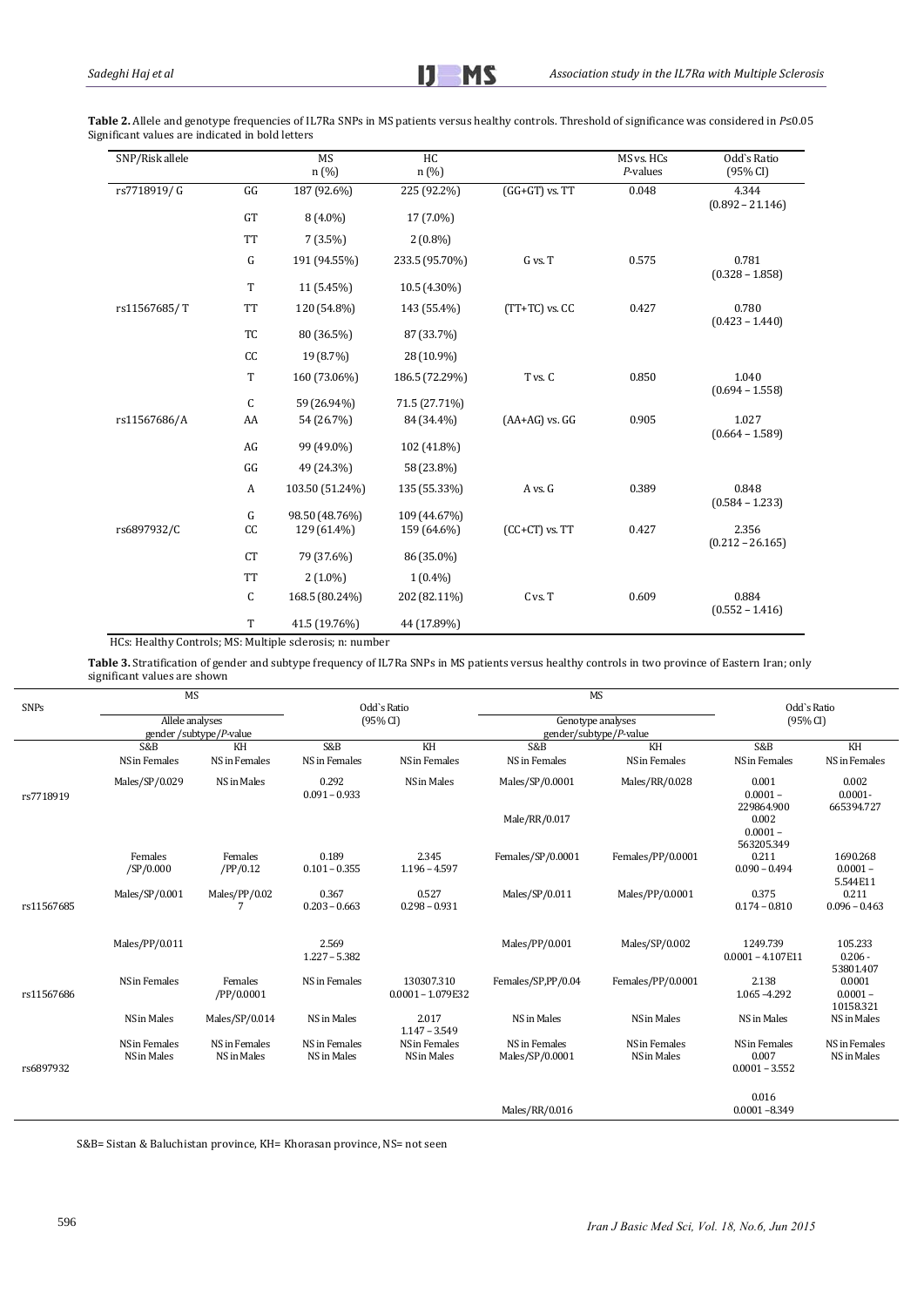SNP rs6897932 located on exon 6 is very important for transmembrane and soluble form of IL-7Ra protein and represents the most consistently replicated susceptibility gene to MS besides the HLA class II region to date (23). A recent study showed that the soluble form of the IL-7R $\alpha$  potentiates the biological availability and activity of IL-7 providing basis for autoimmune susceptibility (30). We found the association of this SNP only in males with increased relapse rate in Eastern Iran while after stratification based on province; the stronger result was gained again in the same sex. A number of studies have illustrated an association between MS and the high risk allele of rs6987932. These studies covered different ethnic groups (9, 18, 20, 31, 32). Akkad *et al* confirmed the association of SNP rs6897932 with susceptibility to MS, although he suggested that the SNP rs6897932 may not be the disease causing variation in this gene  $(7)$ .

The comparison analysis of Hap in patients and controls presented a trend towards association in Hap 1 (GTGC) only in the males which have been repeated in this gender while the genotype frequencies were analyzed. Other previous studies have not analyzed the gender stratification but they examined haplotype of total MS population and found the relationship of Hap 2 (GCAC) in primary progressive (PP) subtype and Hap 3  $(GTAT)$  in SP subtype with the disease  $(13)$ .

Based on subtype and province analysis, we found that the males have superior association to MS in some SNPs and haplotype than the females. The effect of gender on MS disease severity has been evaluated but did not yield any significant difference between the males and females (33) while natural history of MS studies have shown that females are quicker to diagnose MS signals (34). The epidemiology study of MS has shown diverse results in province stratification, also the prevalence of MS between males and females were opposite in different subareas. The influence of sex on the disease still needs to be further investigated (35). 

Iran is a big country laid on many different latitudes and is inhabited by populations with distinct ethnical backgrounds, preferentially concentrated in distinct geographic areas (36). Although Khorasan and Sistan & Baluchistan provinces are neighbors, they showed slightly different association results when stratification was applied. The reason of this variation might depend on difference of life styles and the difference in habitat  $(27)$ . The number of patients registered in the medical network of S & B and KH that have our inclusion criteria is restricted.

# **Conclusion**

This study has utilized a simple PCR-RFLP method to investigate genetic polymorphism of IL-7R $\alpha$  in MS. However these data need further study on other and larger Iranian populations, especially on RNA and protein levels to confirm the role of these variations in expression of IL-7Ra gene and their pathological effects on MS susceptibility. Ethnic background accompanying the disease subtype and specific environment triggers might determine the MS susceptibility, so more investigations on IL-7Ra polymorphism in other Iranian ethnics are still needed.

#### **Acknowledgment**

The authors gratefully acknowledge the contribution of the patients and healthy controls for their blood donations and also to the MS Society of Sistan & Baluchistan and Khorasan province for their help. The authors would also like to thank Ms Soheila Peyda, administer of North Khorasan MS society for her unconditional help and a special thanks to Miss Mahshid Nikravesh for her proof reading.

## **Conflicts of interest**

The authors have no conflicting financial interests.

#### **References**

1. Bahlo M, Booth DR, Broadley SA, Brown MA, Foote SJ, Griffiths LR, et al. Genome-wide association study identifies new multiple sclerosis susceptibility loci on chromosomes 12 and 20. Nat Genet 2009; 41:824‐828. 

2. Lassmann H, Brück W, Lucchinetti C. Heterogeneity of multiple sclerosis pathogenesis: implications for diagnosis and therapy. Trends Mol Med 2001; 7:115-121. 

3. Heidary M, Rakhshi N, Pahlevan Kakhki M, Behmanesh M, Sanati MH, Sanadgol N, et al. The analysis of correlation between IL-1B gene expression and genotyping in multiple sclerosis patients. J Neurol Sci 2014; 343:41-45.

4. Bobowick AR, Kurtzke JF, Brody JA, Hrubec Z, Gillespie M. Twin study of multiple sclerosis. Neurology 1978; 28:978‐985. 

5. Sadovnick A, Dyment D, Ebers G, Risch N. Evidence for genetic basis of multiple sclerosis. Lancet 1996: 347:1728‐1730. 

6. Dyment DA, Ebers GC, Dessa Sadovnick A. Genetics of multiple sclerosis. Lancet Neurol 2004; 3:104-110. 7. Akkad D, Hoffjan S, Petrasch-Parwez E, Beygo J, Gold R, Epplen J. Variation in the IL7RA and IL2RA genes in German multiple sclerosis patients. J Autoimmun 2009; 32:110‐115. 

8. Baranzini SE, Nickles D. Genetics of multiple sclerosis: swimming in an ocean of data. Curr Opin Neurol 2012; 25:239-245.

9. Gregory SG, Schmidt S, Seth P, Oksenberg JR, Hart J, Prokop A, *et al*. Interleukin 7 receptor α chain (IL7R) shows allelic and functional association with multiple sclerosis. Nat Genet 2007; 39:1083-1091.

10. Zuvich RL, McCauley JL, Oksenberg JR, Sawcer SJ, De Jager PL, Aubin C, et al. Genetic variation in the IL7RA/IL7 pathway increases multiple sclerosis susceptibility. Hum Genet 2010; 127:525-535.

11. Baranzini SE, Wang J, Gibson RA, Galwey N, Naegelin Y, Barkhof F, *et al*. Genome-wide association